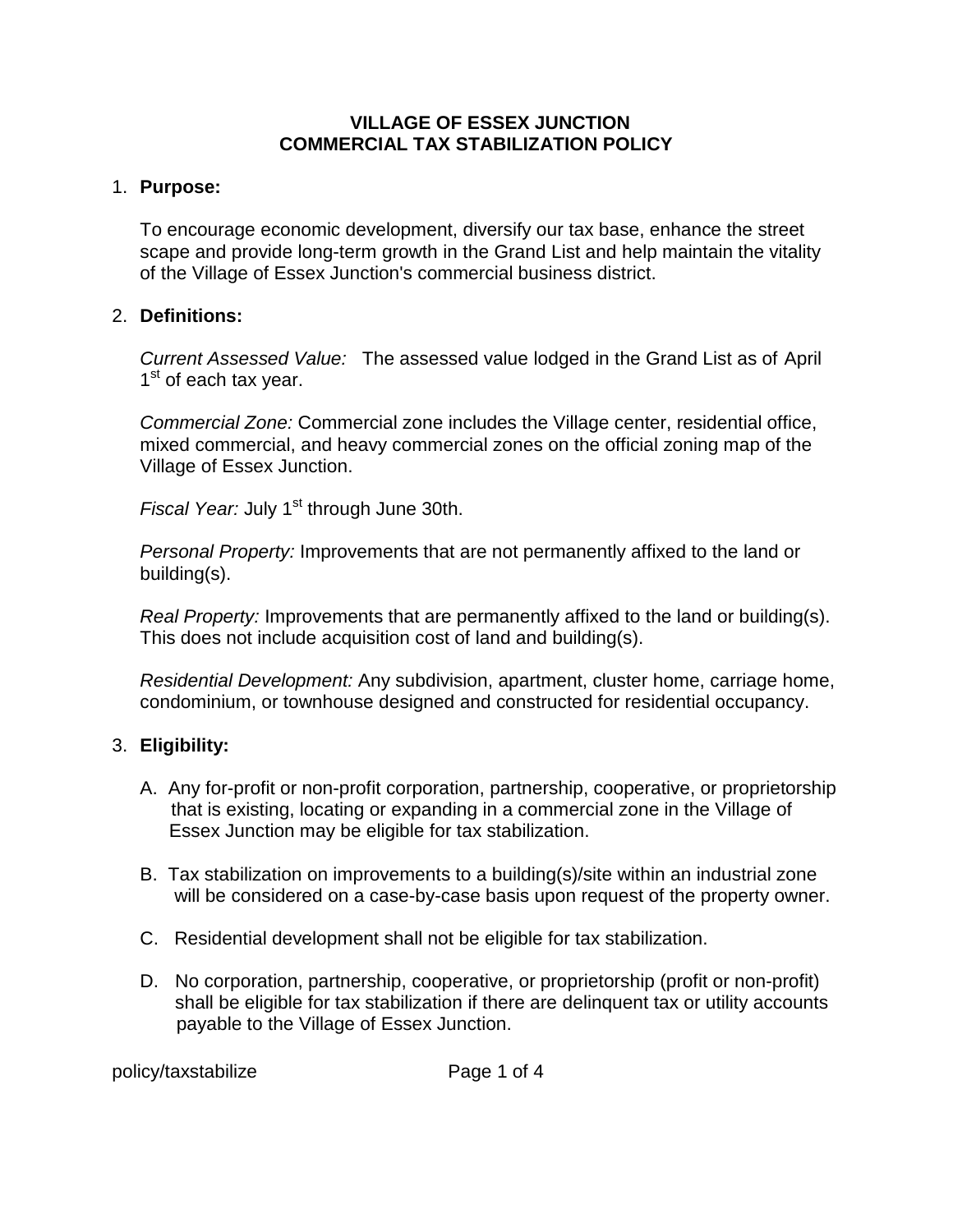E. Tax stabilization must be approved by the Village Trustees by December  $31<sup>st</sup>$  of the previous fiscal year.

# 4. **Tax Stabilization Process:**

The property owner must submit a letter to the Village Trustees requesting tax stabilization in advance of making the required improvements. The letter shall express the property owner's intent to make real property improvements (not personal property improvements) to a building(s)/site within a commercial zone greater than ten (10) percent of the current assessed value of the real property within a twelve (12) month period after approval by the Village Trustees.

Upon receiving a letter requesting tax stabilization, the Trustees may issue a letter of commitment indicating that if the required improvements are made and satisfactory evidence of those improvements are provided to the Village of Essex Junction (i.e., contracts and invoices, etc.), the Trustees will enter into a tax stabilization agreement in accordance with the following\*:

- Year 1: Taxed at 30% of the current assessed value of the real property.
- Year 2: Taxed at 50% of the current assessed value of the real property.
- Year 3: Taxed at 70% of the current assessed value of the real property.
- Year 4: Taxed at 100% of the current assessed value of the real property.

Tax stabilization shall be in accordance with the following for any building/site where the building is eligible for the State or National Register of Historic Places or is a contributing building within a district eligible for the National Register of Historic Places:

- Year 1: Taxed at 30% of the current assessed value of the real property.
- Year 2: Taxed at 40% of the current assessed value of the real property.
- Year 3: Taxed at 50% of the current assessed value of the real property.
- Year 4: Taxed at 60% of the current assessed value of the real property.
- Year 5: Taxed at 70% of the current assessed value of the real property.
- Year 6: Taxed at 100% of the current assessed value of the real property.

\*All property tax stabilization agreements must be approved by December 31<sup>st</sup> to be eligible for tax stabilization the following fiscal year in order to allow the municipality to recognize the tax stabilization in its budget.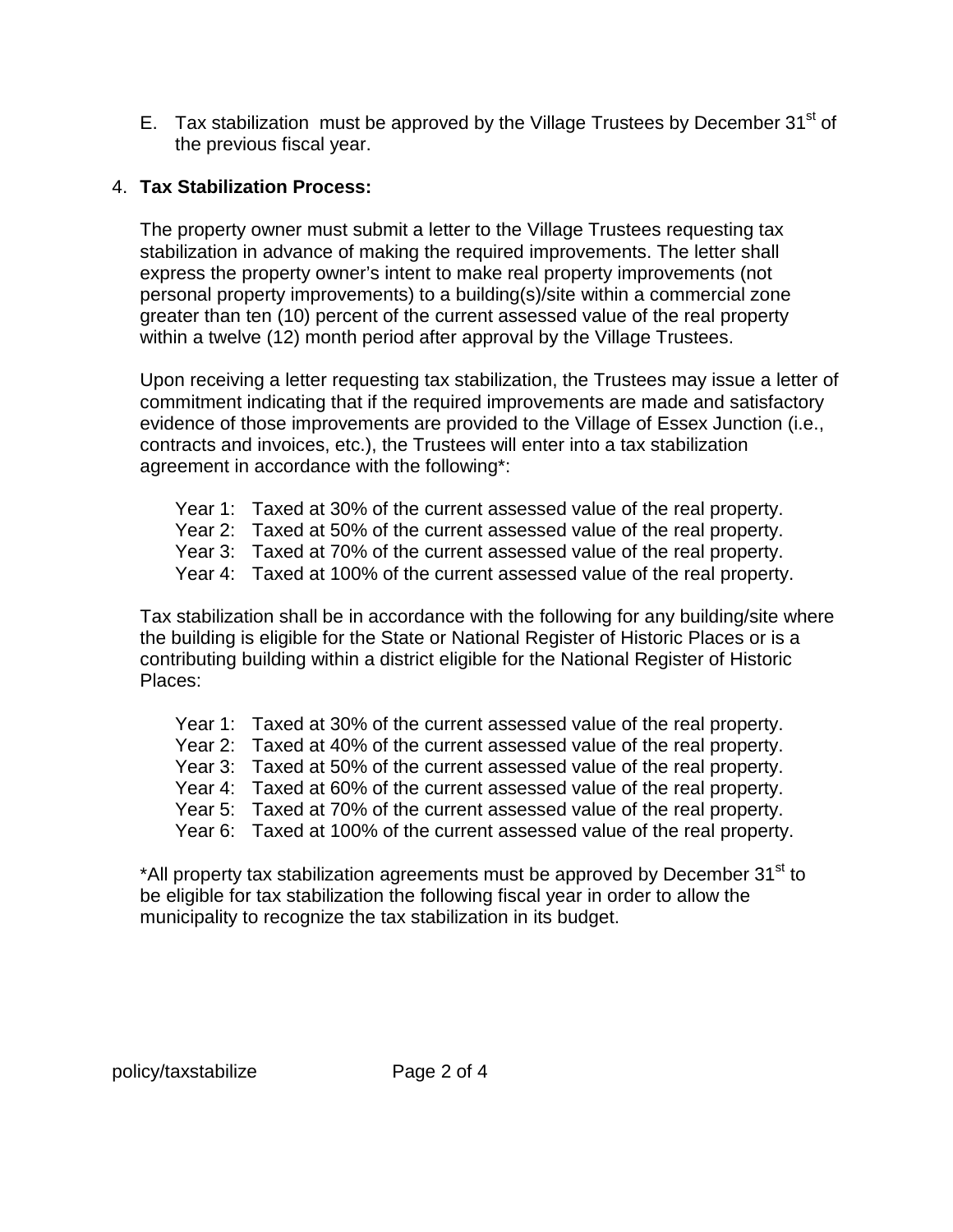**NOTE:** Tax stabilization, approved by the Village of Essex Junction Trustees, applies only to the Village of Essex Junction taxes.

> Tax stabilization does not apply to Essex Junction School District or Town of Essex taxes. The Essex Junction School District has adopted a Commercial Tax Stabilization Policy similar to the Village of Essex Junction's Commercial Tax Stabilization Policy.

> \*Any tax stabilization agreement entered into pursuant to this policy after December 11, 2006 shall terminate upon the merger and/or dissolution of the Village of Essex Junction. The successor municipal corporation shall not be obligated by the terms of any such tax stabilization agreement.

Adopted by the Village Trustees on August 25, 1998. Revised on 9/8/98, 12/15/98, 3/23/99, 1/18/00, 5/14/02, 5/13/03, 12/12/06 and 2/27/07.